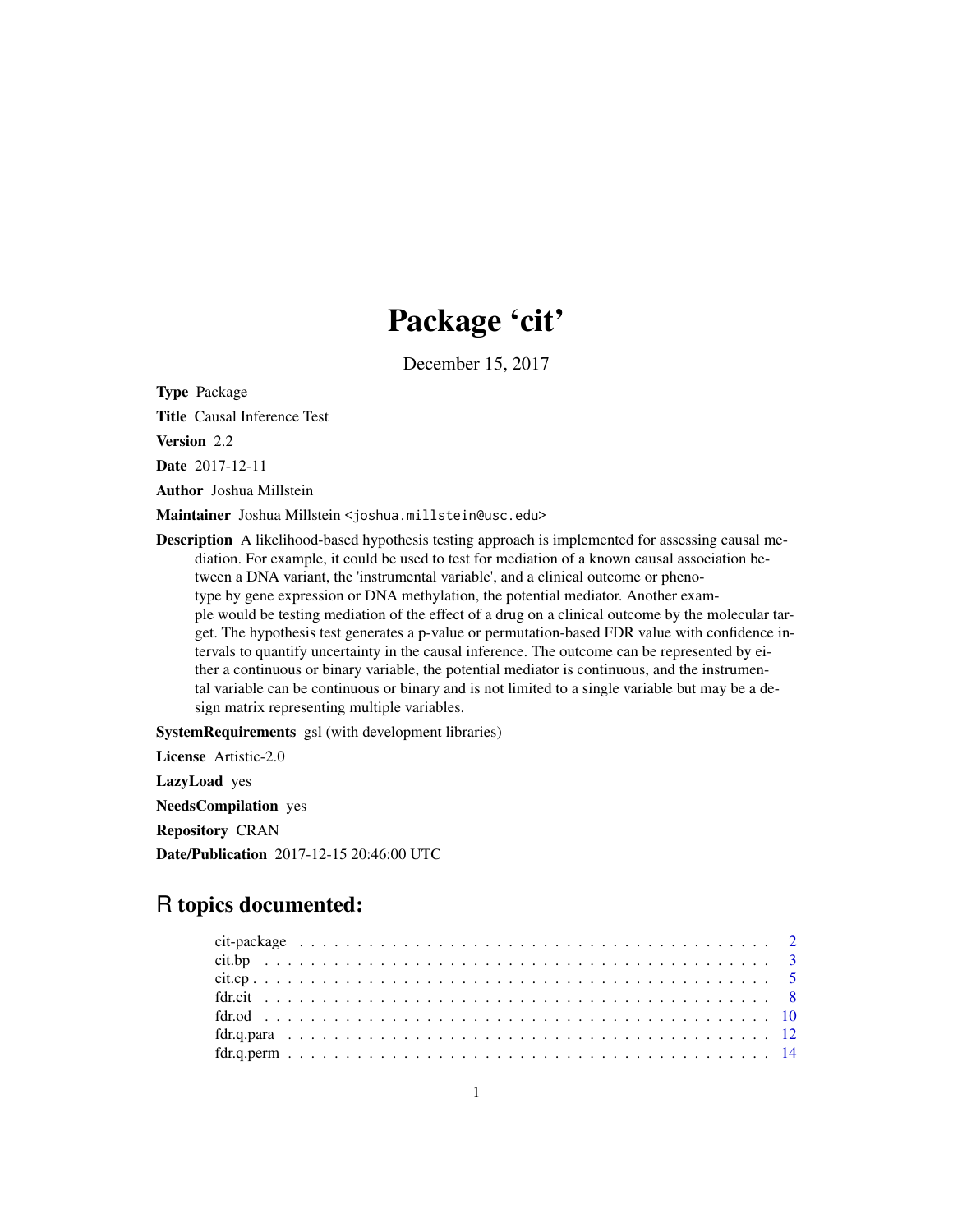## <span id="page-1-0"></span>2 cit-package

| Index |  |  |  |  |  |  |  |  |  |  |  |  |  |  |  |  |  |  |  |  |
|-------|--|--|--|--|--|--|--|--|--|--|--|--|--|--|--|--|--|--|--|--|

#### Description

cit-package *Causal Inference Test*

This package implements a formal statistical hypothesis test for causal mediation. For example, it could be used to test for mediation of a known causal association between a DNA variant, the 'instrumental variable', and a clinical outcome or phenotype by gene expression or DNA methylation, the potential mediator. Another example would be testing mediation of the effect of a drug on a clinical outcome by the molecular target. The hypothesis test generates a p-value or permutation-based false discovery rate (FDR) value with confidence intervals to quantify uncertainty in the causal inference. The outcome can be represented by either a continuous or binary variable, the potential mediator is continuous, and the instrumental variable can be continuous or binary and is not limited to a single variable but may be a design matrix representing multiple variables.

#### Details

| Package:  | cit          |
|-----------|--------------|
| Type:     | Package      |
| Version:  | 2.2          |
| Date:     | 2017-12-11   |
| License:  | Artistic-2.0 |
| LazyLoad: | yes          |

This package implements a novel statistical framework in which existing notions of causal mediation are formalized into a hypothesis test, thus providing a standard quantitative measure of uncertainty in the form of a p-value and optionally, permutation-based FDR. We treat the causal inference as a 'chain' of mathematical conditions that must be satisfied to conclude that the potential mediator is causal for the trait, where the inference is only as good as the weakest link in the chain. P-values are computed for the component conditions. The Intersection-Union Test, in which a series of statistical tests are combined to form an omnibus test, is then employed to generate the overall test result as the maximum of the component p-values. If we let L denote a locus of interest or other instrumental variable, T denote an outcome trait, and G denote a potential mediator, then the four component conditions are, 1) L and G are associated, 2) L and T are associated, 3) L is associated with GIT, and 4) L is independent of TIG. Test 4 requires an equivalence test and is implemented here using a permutation based approach (as described in Millstein et al. 2009).

#### Author(s)

#### Joshua Millstein

Maintainer: Joshua Millstein <joshua.millstein@usc.edu> Joshua Millstein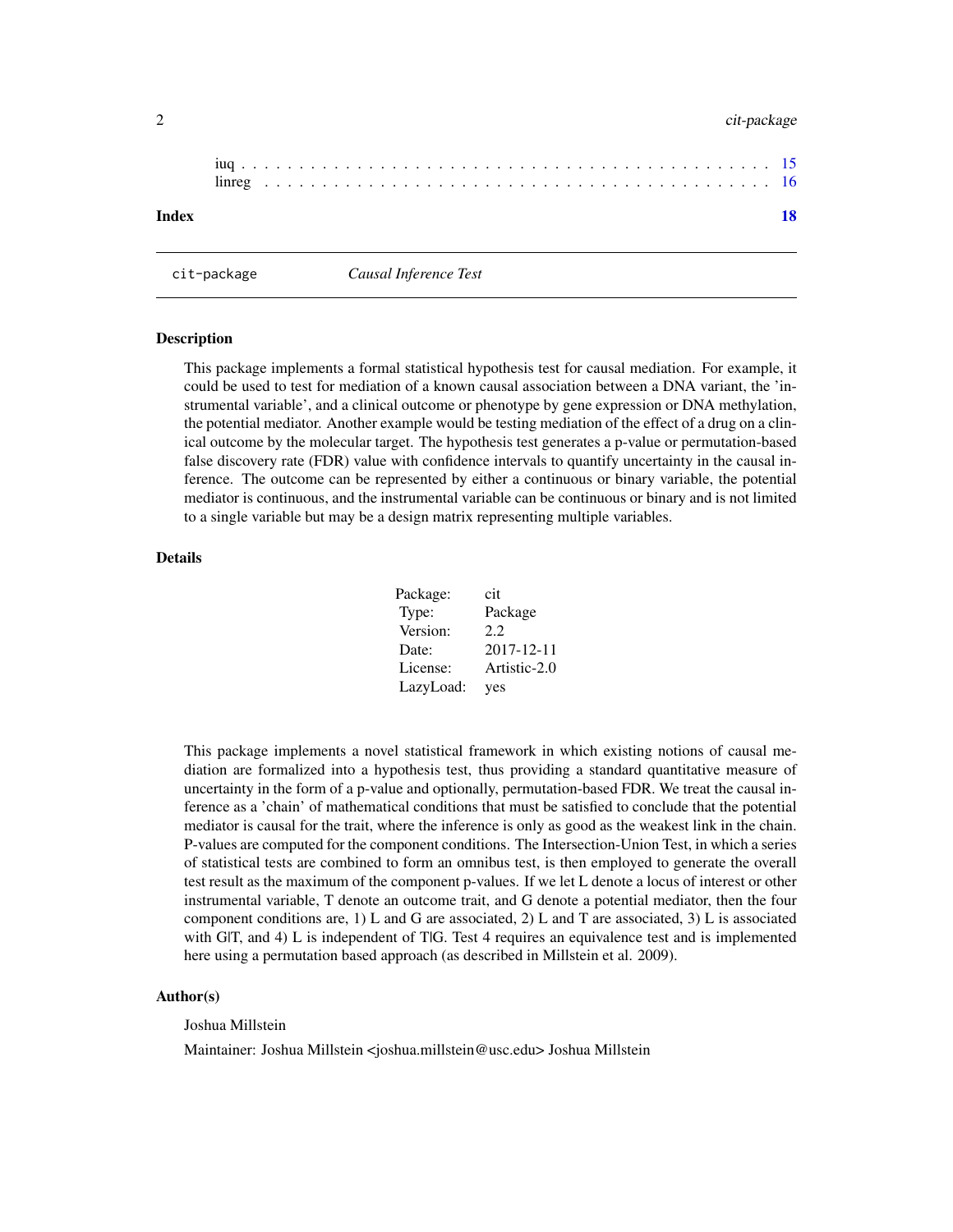#### <span id="page-2-0"></span>cit.bp 3

## References

Millstein J, Chen GK, Breton CV. 2016. cit: hypothesis testing software for mediation analysis in genomic applications. Bioinformatics. btw135. PMID: 27153715. Millstein J, Zhang B, Zhu J, Schadt EE. 2009. Disentangling molecular relationships with a causal inference test. BMC Genetics, 10:23.

cit.bp *Causal Inference Test for a Binary Outcome*

## **Description**

This function implements a formal statistical hypothesis test, resulting in a p-value, to quantify uncertainty in a causal inference pertaining to a measured factor, e.g. a molecular species, which potentially mediates a known causal association between a locus or other instrumental variable and a trait or clinical outcome. If the number of permutations is greater than zero, then the results can be used with fdr.cit to generate permutation-based FDR values (q-values) that are returned with confidence intervals to quantify uncertainty in the estimate. The outcome is binary, the potential mediator is continuous, and the instrumental variable can be continuous, discrete (such as coding a SNP 0, 1, 2), or binary and is not limited to a single variable but may be a design matrix representing multiple variables.

#### Usage

cit.bp( L, G, T, C=NULL, maxit=10000, n.perm=0, perm.index=NULL, rseed=NULL )

## Arguments

| L          | vector or nxp design matrix representing the instrumental variable(s).                                                                                                                                                                                                                                                                                                                                                                                                                                                                                                                    |
|------------|-------------------------------------------------------------------------------------------------------------------------------------------------------------------------------------------------------------------------------------------------------------------------------------------------------------------------------------------------------------------------------------------------------------------------------------------------------------------------------------------------------------------------------------------------------------------------------------------|
| Ġ          | continuous vector representing the potential causal mediator.                                                                                                                                                                                                                                                                                                                                                                                                                                                                                                                             |
| T          | Continuous vector representing the clinical trait or outcome of interest.                                                                                                                                                                                                                                                                                                                                                                                                                                                                                                                 |
| Ċ          | Vector or nxp design matrix representing adjustment covariates.                                                                                                                                                                                                                                                                                                                                                                                                                                                                                                                           |
| maxit      | Maximum number of iterations to be conducted for the conditional indepen-<br>dence test, test 4, which is permutation-based. The minimum number of permu-<br>tations conducted is 1000, regardless of maxit. Increasing maxit will increase<br>the precision of the p-value for test 4 if the p-value is small.                                                                                                                                                                                                                                                                           |
| n.perm     | If n.perm is set to an integer greater than $0$ , then n.perm permutations for each<br>component test will be conducted (randomly permuting the data to generate re-<br>sults under the null).                                                                                                                                                                                                                                                                                                                                                                                            |
| perm.index | This item is only important when the CIT is conducted multiple times, leading to<br>a multiple testing issue, that is addressed by computing FDR using the fdr.cit()<br>function. To accurately account for dependencies among tests when computing<br>FDR confidence intervals, the permutations must be the same for all tests. Thus,<br>if 100 permutations are conducted for 500 CIT test scenarios, each of these 100<br>permutations are applied to all 500 tests. This is achieved by passing an argu-<br>ment, perm.index, which is an n row by n.perm column dataframe or matrix |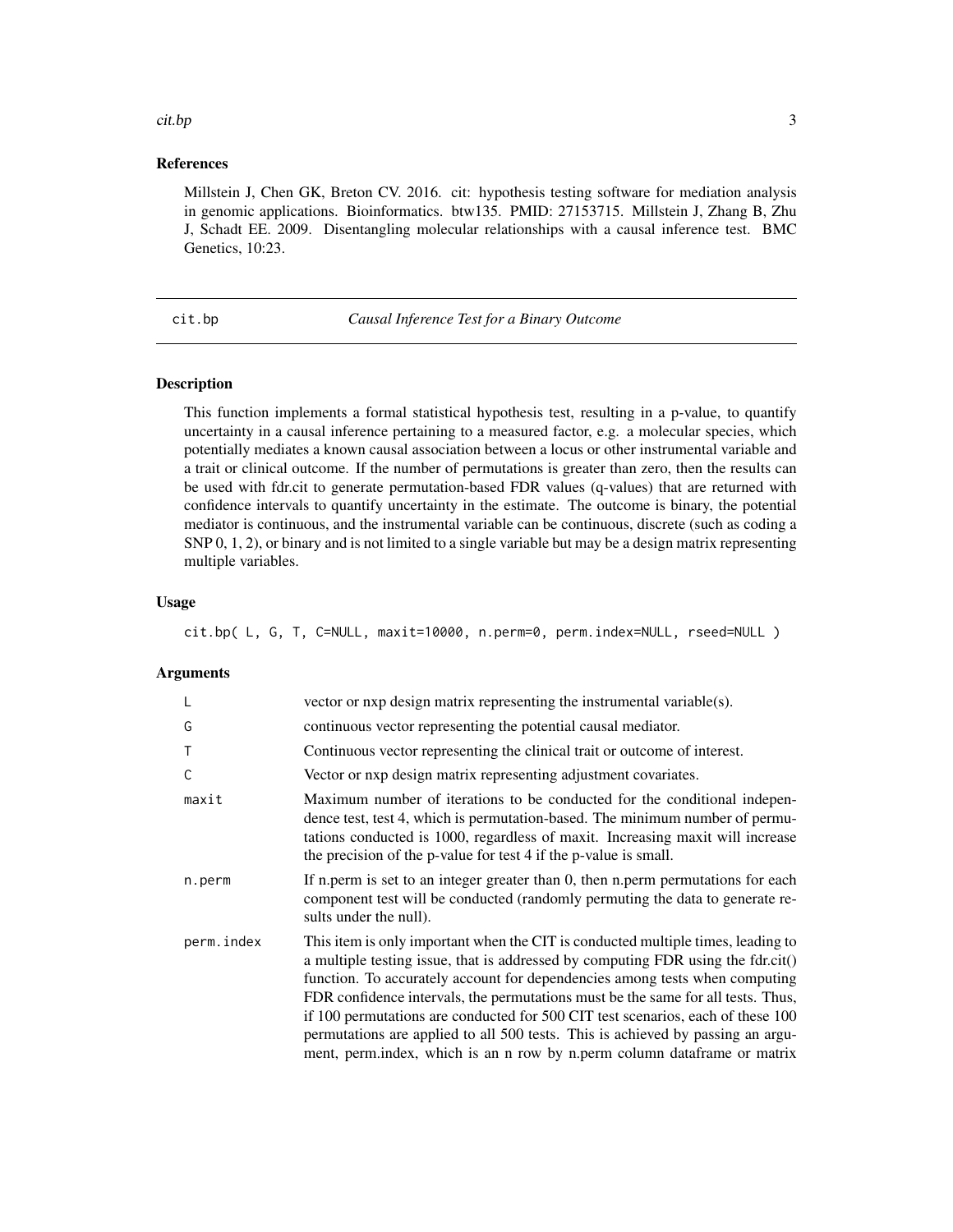of permutation indices, where n is the number of observations and n.perm the number of permutations. Each column of perm.index includes a random permutation of 1:n, and this same perm.index object would passed to all 500 CIT tests. fdr.cit() would then be used to compute q-values (FDR) and q-value confidence intervals for each test.

rseed If n.perm > 0, and multiple tests (CITs) are being conducted, setting rseed to the same integer for all tests insures that the permutations will be the same across CITs. This is important for maintaining the observed dependencies among tests for permuted data in order to compute accurate confidence intervals for FDR estimates.

#### Details

The omnibus p-value, p\_cit, is the maximum of the component p-values, an intersection-union test, representing the probability of the data if at least one of the component null hypotheses is true. For component test 4, rather than using the semiparametric approach proposed by Millstein et al. (2009), here it is estimated completely by permutation, resulting in an exact test. If permutations are conducted by setting n.perm to a value greater than zero, then the results are provided in matrix (dataframe) form where each row represents an analysis using a unique permutation, except the first row (perm = 0), which has results from the observed or non-permuted analysis. These results can then be aggregated across multiple cit.bp tests and input to the function fdr.cit to generate component test FDR values (q-values) as well as omnibus q-values with confidence intervals that correspond to the p\_cit omnibus p-values.

#### Value

A dataframe which includes the following columns:

| perm          | Indicator for permutation results. Zero indicates that the data were not permuted<br>and subsequent rows include an integer greater than zero for each permutation<br>conducted. |
|---------------|----------------------------------------------------------------------------------------------------------------------------------------------------------------------------------|
| p_cit         | CIT (omnibus) p-value                                                                                                                                                            |
| p_TassocL     | component p-value for the test of association between T and L.                                                                                                                   |
| p_TassocGgvnL | component p-value for the test of association between T and GIL.                                                                                                                 |
| p_GassocLgvnT | component p-value for the test of association between G and LIT.                                                                                                                 |
| p_LindTgvnG   | component p-value for the equivalence test of L ind TlG                                                                                                                          |

#### Author(s)

Joshua Millstein

## References

Millstein J, Chen GK, Breton CV. 2016. cit: hypothesis testing software for mediation analysis in genomic applications. Bioinformatics. btw135. PMID: 27153715. Millstein J, Zhang B, Zhu J, Schadt EE. 2009. Disentangling molecular relationships with a causal inference test. BMC Genetics, 10:23.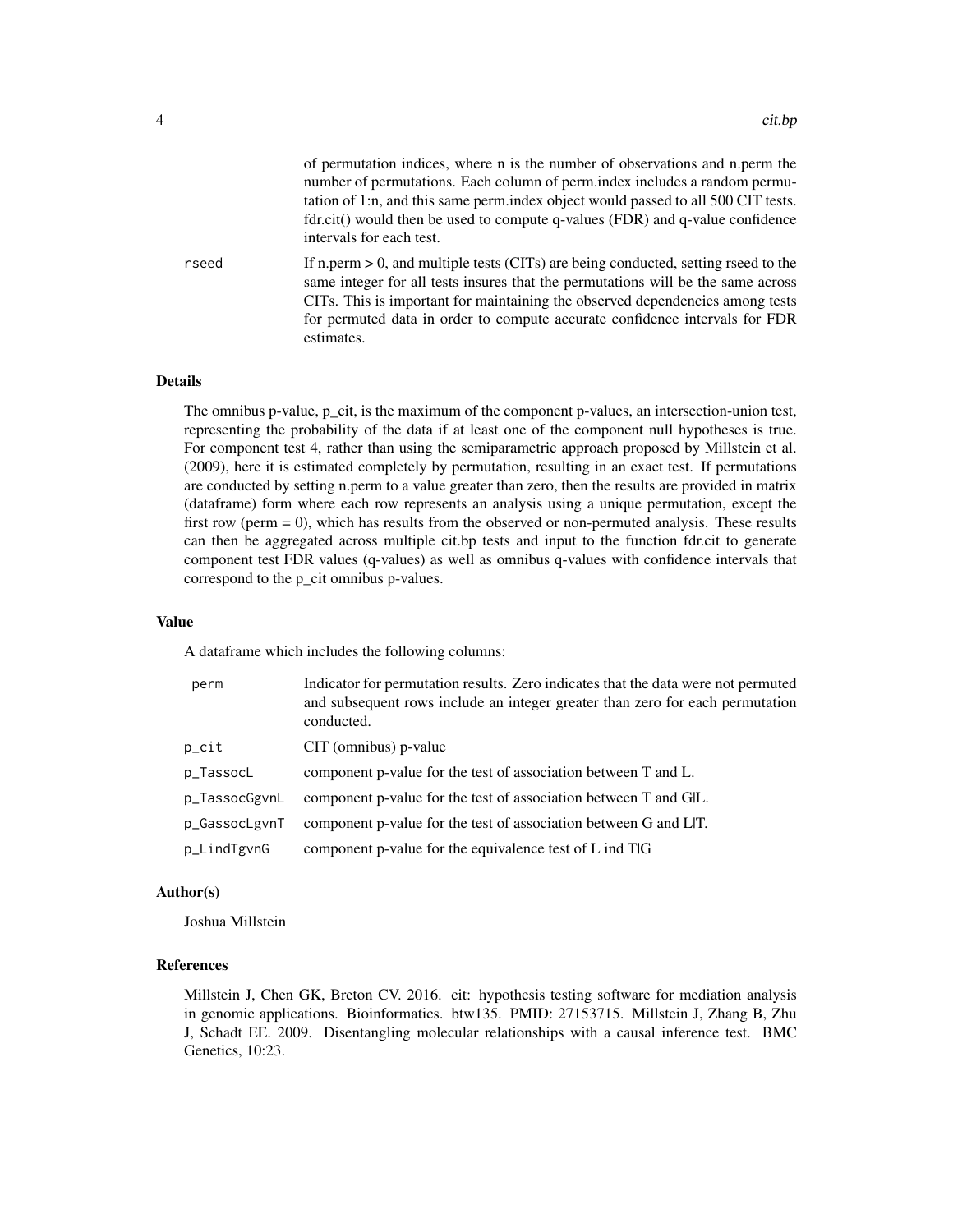#### <span id="page-4-0"></span>cit.cp 5

## Examples

```
# Sample Size
ss = 100# Errors
e1 = matrix(rnorm(ss),ncol=1)
e2 = matrix(rnorm(ss),ncol=1)
# Simulate genotypes, gene expression, covariates and a clinical trait
L = matrix(rbinom(s s * 3, 2, .5), ncol = 3)G = matrix(apply(.4*L, 1, sum) + e1, ncol=1)T = matrix(.3*G + e2, ncol=1)T = ifelse( T > median(T), 1, 0)C = matrix(matrix(rnorm(ss*2),ncol=1),ncol=2)
n.perm = 5
perm.index = matrix(NA, nrow=ss, ncol=n.perm )
for( j in 1:ncol(perm.index) ) perm.index[, j] = sample( 1:ss )
results = cit.bp(L, G, T, perm.index=perm.index, n.perm=n.perm)
results
results = cit.bp(L, G, T)results
results = cit.bp(L, G, T, C, n.perm=5)results
results = cit.bp(L, G, T, C)results
```
cit.cp *Causal Inference Test for a Continuous Outcome*

#### Description

This function implements a formal statistical hypothesis test, resulting in a p-value, to quantify uncertainty in a causal inference pertaining to a measured factor, e.g. a molecular species, which potentially mediates a known causal association between a locus or other instrumental variable and a quantitative trait. If the number of permutations is greater than zero, then the results can be used with fdr.cit to generate permutation-based FDR values (q-values) that are returned with confidence intervals to quantify uncertainty in the estimate. The outcome is continuous, the potential mediator is continuous, and the instrumental variable can be continuous, discrete (such as coding a SNP 0, 1, 2), or binary and is not limited to a single variable but may be a design matrix representing multiple variables.

#### Usage

cit.cp( L, G, T, C=NULL, n.resampl=50, n.perm=0, perm.index=NULL, rseed=NULL )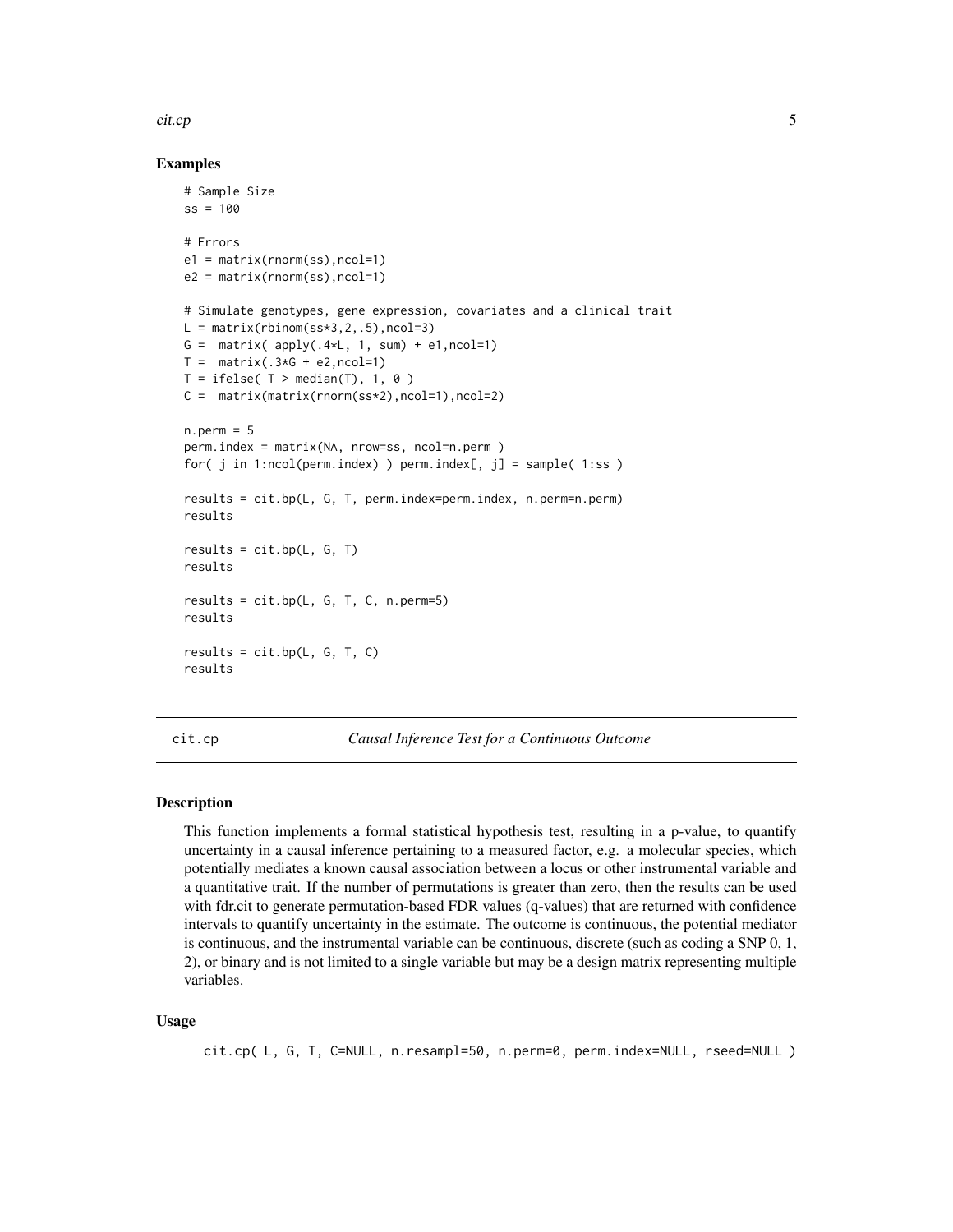#### Arguments

| L            | Vector or $nxp$ design matrix representing the instrumental variable $(s)$ .                                                                                                                                                                                                                                                                                                                                                                                                                                                                                                                                                                                                                                                                                                                                                                                                                                                                              |
|--------------|-----------------------------------------------------------------------------------------------------------------------------------------------------------------------------------------------------------------------------------------------------------------------------------------------------------------------------------------------------------------------------------------------------------------------------------------------------------------------------------------------------------------------------------------------------------------------------------------------------------------------------------------------------------------------------------------------------------------------------------------------------------------------------------------------------------------------------------------------------------------------------------------------------------------------------------------------------------|
| G            | Continuous vector representing the potential causal mediator.                                                                                                                                                                                                                                                                                                                                                                                                                                                                                                                                                                                                                                                                                                                                                                                                                                                                                             |
| Τ            | Continuous vector representing the clinical trait or outcome of interest.                                                                                                                                                                                                                                                                                                                                                                                                                                                                                                                                                                                                                                                                                                                                                                                                                                                                                 |
| $\mathsf{C}$ | Vector or nxp design matrix representing adjustment covariates.                                                                                                                                                                                                                                                                                                                                                                                                                                                                                                                                                                                                                                                                                                                                                                                                                                                                                           |
| n.resampl    | The number of instances of the test statistic for conditional independence (test)<br>4) generated by permutation (Millstein et al. 2009) under the null hypothesis<br>of no mediation (independent effects of L on G and T). These data are used to<br>estimate the parameters of the null distribution. The default is set to 50, which<br>we have found to provide reasonable precision.                                                                                                                                                                                                                                                                                                                                                                                                                                                                                                                                                                |
| n.perm       | If n.perm is set to an integer greater than 0, then n.perm permutations for each<br>component test will be conducted (randomly permuting the data to generate re-<br>sults under the null).                                                                                                                                                                                                                                                                                                                                                                                                                                                                                                                                                                                                                                                                                                                                                               |
| perm.index   | This item is only important when the CIT is conducted multiple times, leading to<br>a multiple testing issue, that is addressed by computing FDR using the fdr.cit()<br>function. To accurately account for dependencies among tests when computing<br>FDR confidence intervals, the permutations must be the same for all tests. Thus,<br>if 100 permutations are conducted for 500 CIT test scenarios, each of these 100<br>permutations are applied to all 500 tests. This is achieved by passing an argu-<br>ment, perm.index, which is an n row by n.perm column dataframe or matrix<br>of permutation indices, where n is the number of observations and n.perm the<br>number of permutations. Each column of perm.index includes a random permu-<br>tation of 1:n, and this same perm.index object would passed to all 500 CIT tests.<br>fdr.cit() would then be used to compute q-values (FDR) and q-value confidence<br>intervals for each test. |
| rseed        | If n.perm $> 0$ , and multiple tests (CITs) are being conducted, setting rseed to the<br>same integer for all tests insures that the permutations will be the same across<br>CITs. This is important for maintaining the observed dependencies among tests<br>for permuted data in order to compute accurate confidence intervals for FDR<br>estimates.                                                                                                                                                                                                                                                                                                                                                                                                                                                                                                                                                                                                   |

## Details

Increasing n.resampl will increase the precision of the component test 4, the conditional independence test. This may be useful if a very small p-value is observed and high precision is desired, however, it will increase run time. The omnibus p-value, p\_cit, is the maximum of the component p-values, an intersection-union test, representing the probability of the data if at least one of the component null hypotheses is true. If permutations are conducted by setting n.perm to a value greater than zero, then the results are provided in matrix (dataframe) form, where each row represents an analysis using a unique permutation, except the first row (perm  $= 0$ ), which has results from the observed or non-permuted analysis. These results can then be aggregated across multiple cit.cp tests and input to the function fdr.cit to generate component test FDR values (q-values) as well as omnibus q-values with confidence intervals that correspond to the p\_cit omnibus p-values.

#### Value

A dataframe which includes the following columns: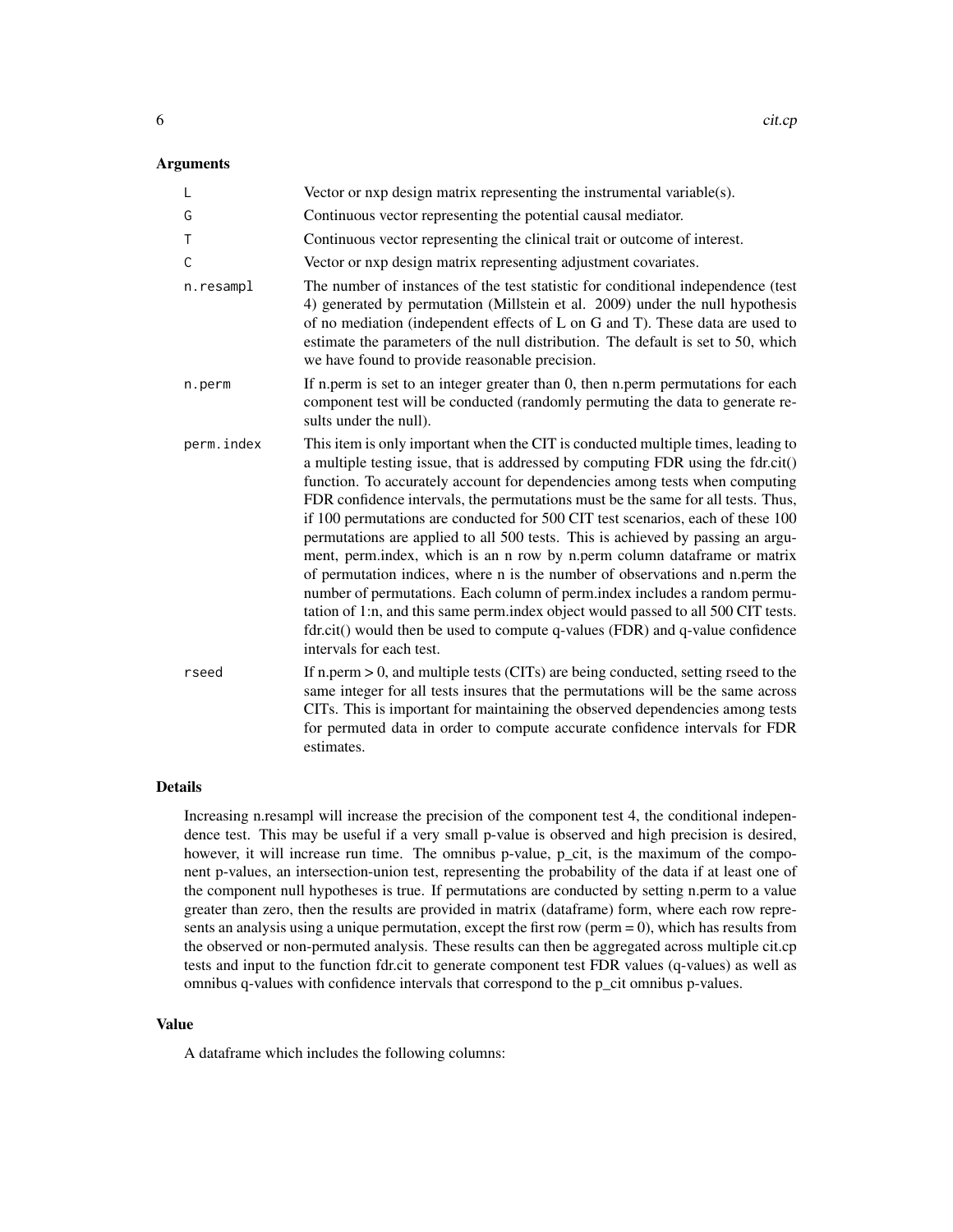| perm          | Indicator for permutation results. Zero indicates that the data were not permuted<br>and subsequent rows include an integer greater than zero for each permutation<br>conducted. |
|---------------|----------------------------------------------------------------------------------------------------------------------------------------------------------------------------------|
| p_cit         | CIT (omnibus) p-value                                                                                                                                                            |
| p_TassocL     | component p-value for the test of association between T and L.                                                                                                                   |
| p_TassocGgvnL | component p-value for the test of association between T and GIL.                                                                                                                 |
| p_GassocLgvnT | component p-value for the test of association between G and LIT.                                                                                                                 |
| p_LindTgvnG   | component p-value for the equivalence test of L ind TlG                                                                                                                          |

## Author(s)

Joshua Millstein

## References

Millstein J, Chen GK, Breton CV. 2016. cit: hypothesis testing software for mediation analysis in genomic applications. Bioinformatics. btw135. PMID: 27153715. Millstein J, Zhang B, Zhu J, Schadt EE. 2009. Disentangling molecular relationships with a causal inference test. BMC Genetics, 10:23.

```
# Sample Size
ss = 100# Errors
e1 = matrix(rnorm(ss),ncol=1)
e2 = matrix(rnorm(ss),ncol=1)
# Simulate genotypes, gene expression, covariates, and clinical trait matrices
L = matrix(rbinom(s s * 3, 2, .5), ncol = 3)G = matrix( apply(.3*L, 1, sum) + e1, ncol=1)
T = matrix(.3*G + e2, ncol=1)C = matrix(matrix(rnorm(ss*2),ncol=1),ncol=2)
n.perm = 5
perm.index = matrix(NA, nrow=ss, ncol=n.perm )
for( j in 1:ncol(perm.index) ) perm.index[, jj = sample( 1:ss )
results = cit.cp(L, G, T)
results
results = cit.cp(L, G, T, perm.index=perm.index, n.perm=5)
results
results = cit.cp(L, G, T, C)results
results = cit.cp(L, G, T, C, n.perm=5)
results
```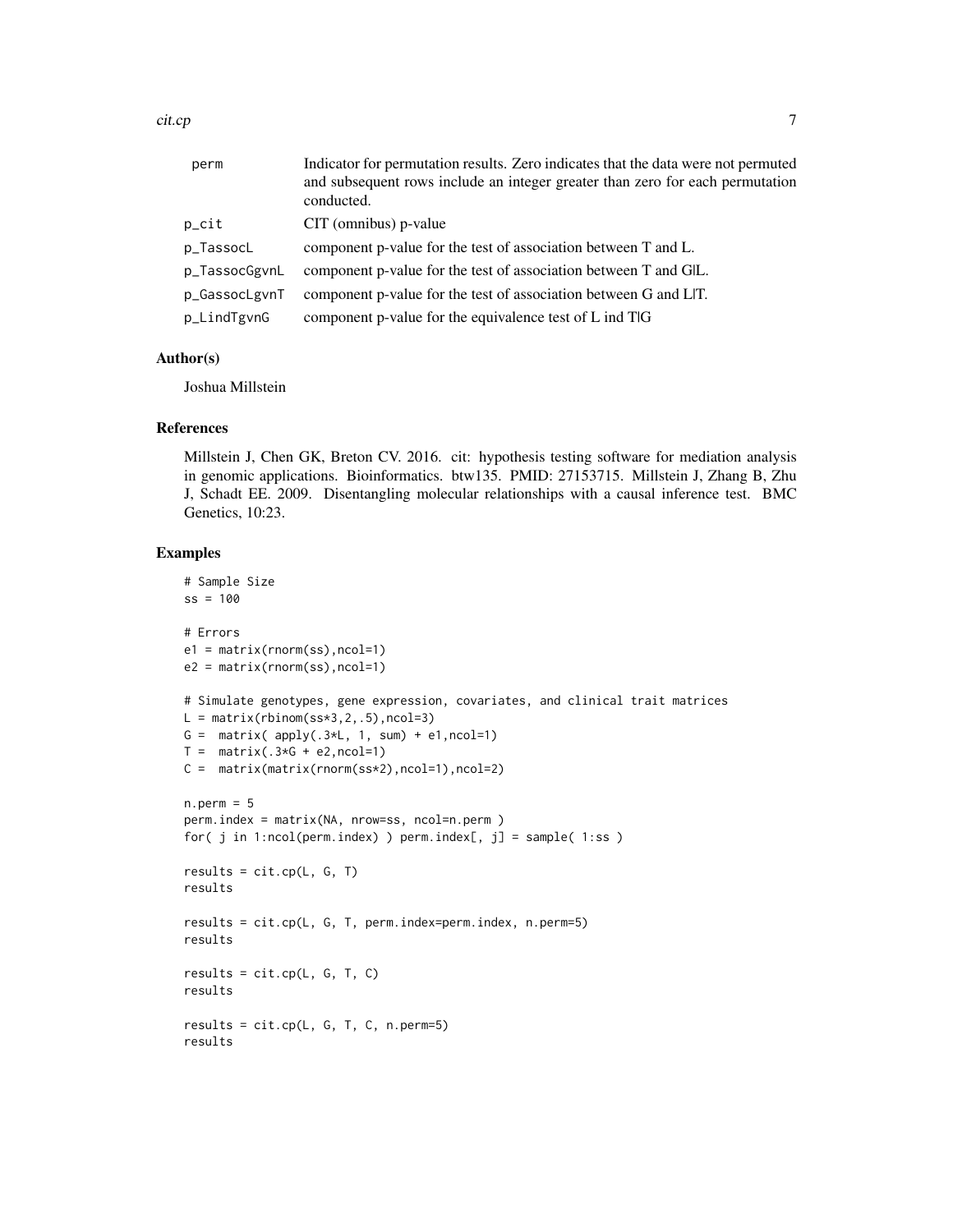<span id="page-7-0"></span>

#### Description

Results including permutation results from cit.cp or cit.bp from multiple tests are used in a permutationbased approach to compute false discovery rates (q-values) for each test. q-values are computed for the omnibus test as well as all component tests. q-values are returned with confidence intervals to quantify uncertainty in the estimate.

#### Usage

fdr.cit( cit.perm.list, cl=.95, c1=NA )

#### Arguments

|    | cit, perm. list List, where each item is a dataframe output from cit, cp or cit, bp, which must be<br>run with n.perm $> 0$ .                                                                                                                                                                                                                                  |
|----|----------------------------------------------------------------------------------------------------------------------------------------------------------------------------------------------------------------------------------------------------------------------------------------------------------------------------------------------------------------|
| cl | Confidence level for the q-value confidence interval (default is .95).                                                                                                                                                                                                                                                                                         |
| c1 | Over-dispersion parameter. Setting the over-dispersion parameter to one corre-<br>sponds to the assumption that all tests (referring to multiple omnibus tests con-<br>ducted using different sets of variables) are independent. The default $(c1=NA)$<br>is to use an empirically estimated over-dispersion parameter based on the per-<br>mutation results. |

## Details

For the initial cit.cp and cit.bp test computations, we suggest setting n.perm to 100 or greater for moderate numbers of tests, say 10s or 100s. Larger numbers of permutations will generate more precise FDR estimates but require substantial computation time. If a large number of tests, say 1000s, have been conducted, then n.perm can be as small as 10 and still generate good FDR estimates and confidence intervals. FDR confidence intervals are especially useful to quantify uncertainty when FDR value  $> 0.05$ . The over-dispersion parameter should be set to one if it is known that all tests are independent, however, this is rarely the case in typical multiple testing settings. The fdr.cit function can also be used with simulated data in order to generate power calculations. In this case the over-dispersion parameter may be estimated from pilot data or other datasets and fixed to the prior estimate using the c1 argument. The omnibus CIT FDR value is generated as the maximum FDR across the four component tests, in an intesection-union type of approach analogous to the method used to generate the omnibus CIT p-value in cit.cp and cit.bp.

It is important to be aware that there are certain conditions under which this permutation-based FDR is not stable. This includes the case where all observed tests achieve the significance level and the case where there are zero positive tests among the permuted results. In the latter case, we take the conservative approach of setting the number of positive permutation tests to one. Both these cases produce an NA for the upper confidence limit. The latter problem may be alleviated by increasing the number of permutations conducted.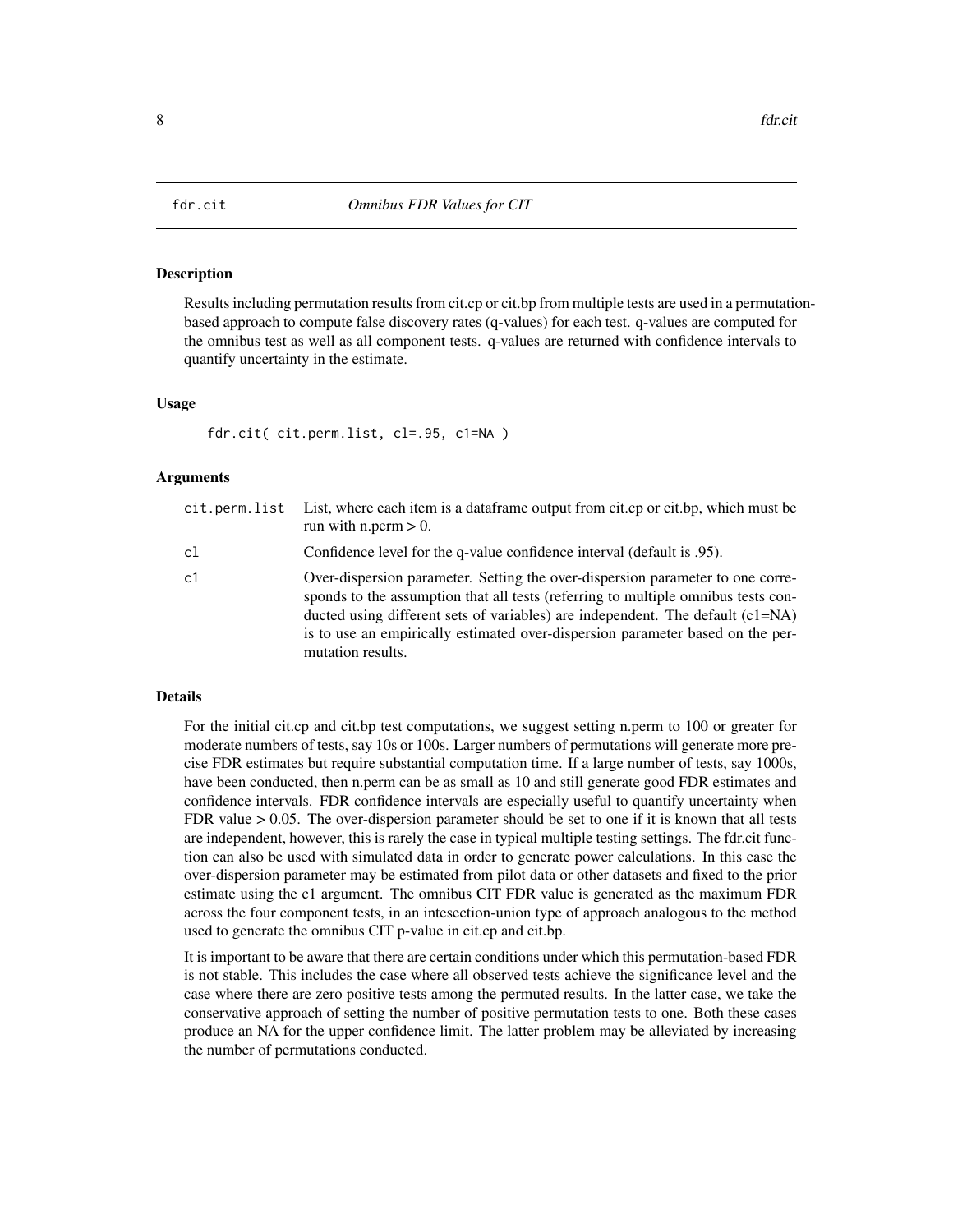#### fdr.cit 99

## Value

A dataframe which includes the following columns:

| p.raw       | CIT (omnibus intersection/union test, IUT) p-value, max of component p-values                                           |
|-------------|-------------------------------------------------------------------------------------------------------------------------|
| q.cit       | CIT (omnibus FDR intersection/union test, IUT) q-value, permutation-based<br>FDR, function of component test FDR values |
| $q.ll.$ cit | Lower 95 percent confidence limit (if cl=.95) for q.cit estimate                                                        |
| q.ul.cit    | Upper 95 percent confidence limit (if cl=.95) for q.cit estimate                                                        |
| q.TaL       | component q-value (FDR) for the test of association between T and L                                                     |
| q.ll.Tal    | Lower 95 percent confidence limit (if cl=.95) for q.TaL estimate                                                        |
| q.ul.TaL    | Upper 95 percent confidence limit (if cl=.95) for q.TaL estimate                                                        |
| q.TaGgvL    | component q-value (FDR) for the test of association between T and GIL                                                   |
| q.11.TaGgvL | Lower 95 percent confidence limit (if cl=.95) for q.TaGgvL estimate                                                     |
| q.ul.TaGgvL | Upper 95 percent confidence limit (if cl=.95) for q.TaGgvL estimate                                                     |
| q.GaLgvT    | component q-value (FDR) for the test of association between G and LIT                                                   |
| q.ll.GaLgvT | Lower 95 percent confidence limit (if cl=.95) for q.GaLgvT estimate                                                     |
| q.ul.GaLgvT | Upper 95 percent confidence limit (if cl=.95) for q.GaLgvT estimate                                                     |
| q.LiTgvG    | component q-value (FDR) for the equivalence test of $L$ ind $T G$                                                       |
| q.ll.LiTgvG | Lower 95 percent confidence limit (if $cl = .95$ ) for the equivalence test of L ind<br>TIG                             |
| q.ul.LiTgvG | Upper 95 percent confidence limit (if cl=.95) for the equivalence test of $L$ ind<br>TIG                                |

## Author(s)

Joshua Millstein

## References

Millstein J, Chen GK, Breton CV. 2016. cit: hypothesis testing software for mediation analysis in genomic applications. Bioinformatics. btw135. PMID: 27153715. Millstein J, Volfson D. 2013. Computationally efficient permutation-based confidence interval estimation for tail-area FDR. Frontiers in Genetics | Statistical Genetics and Methodology 4(179):1-11.

```
# Sample Size
ss = 100n.perm = 20
perm.index = matrix(NA, nrow=ss, ncol=n.perm )
for( j in 1:ncol(perm.index) ) perm.index[, j] = sample( 1:ss )
n.tests = 20
myresults = vector('list', n.tests)
```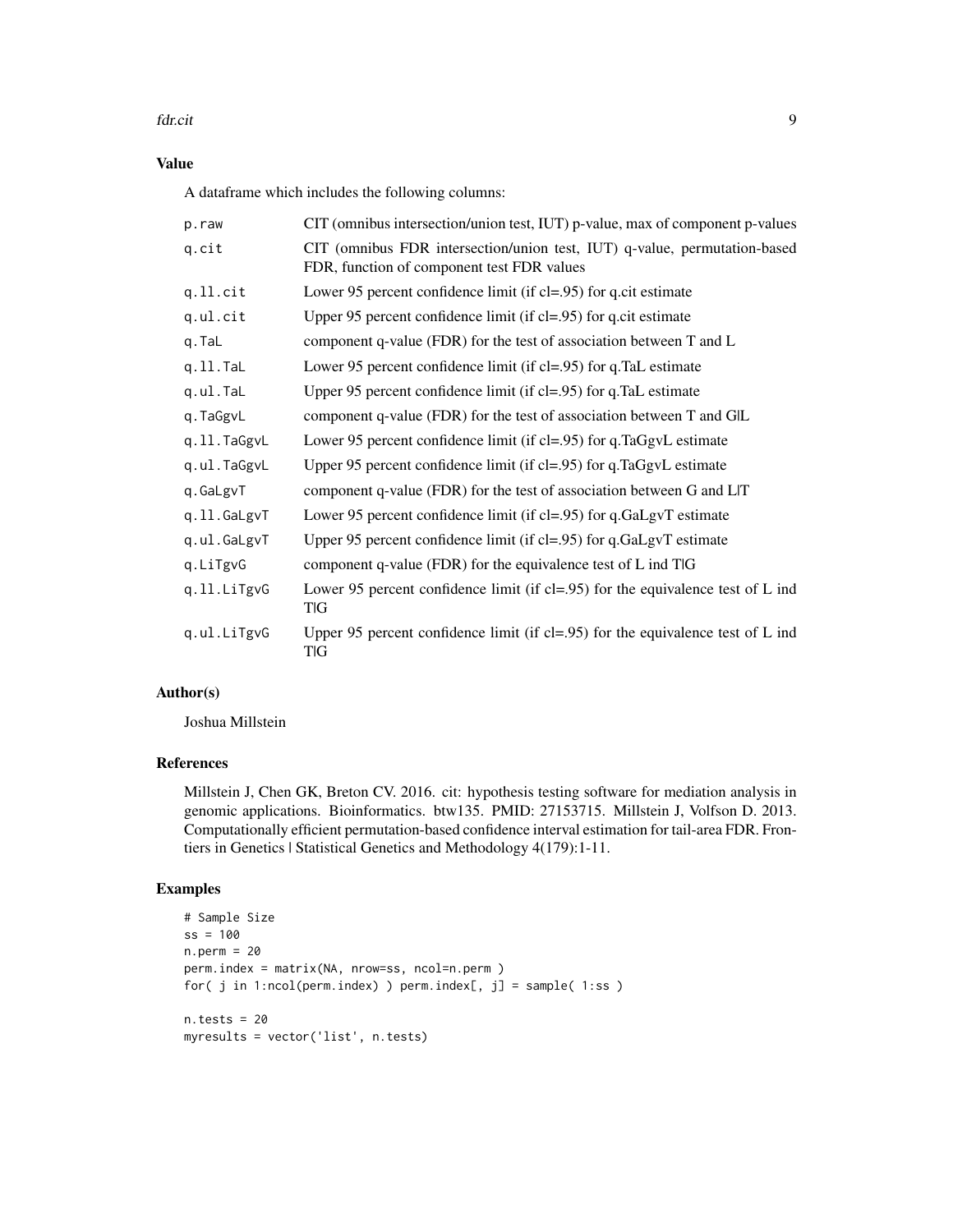```
for( tst in 1:n.tests ){
# Errors
e1 = matrix(rnorm(ss),ncol=1)
e2 = matrix(rnorm(ss),ncol=1)
# Simulate genotypes, gene expression, and clinical traits
L = matrix(rbinom(s_5, 2, .5), ncol=1)G = matrix(.5*L + e1, ncol=1)T = matrix(.3*G + e2, ncol=1)T = ifelse( T > median(T), 1, 0)myresults[[ tst ]] = cit.bp(L, G, T, perm.index=perm.index, n.perm=n.perm)
}
fdr.cit( myresults )
```
fdr.od *Permutation-Based FDR and Confidence Interval*

## Description

This function can be used to estimate FDR, corresponding confidence interval, and pi0, the proportion of true null hypotheses, given a selected significance threshold, and results from permuted data.

## Usage

fdr.od(obsp, permp, pnm, ntests, thres, cl=.95, od=NA)

#### Arguments

| obsp   | observed vector of p-values.                                                                                                                                                                                                                                                                                                                                 |
|--------|--------------------------------------------------------------------------------------------------------------------------------------------------------------------------------------------------------------------------------------------------------------------------------------------------------------------------------------------------------------|
| permp  | list of data frames that include a column of permutation p-values (or statistics) in<br>each. The length of the list permp = number of permutations.                                                                                                                                                                                                         |
| pnm    | name of column in each list component dataframe that includes p-values (or<br>statistics).                                                                                                                                                                                                                                                                   |
| ntests | total number of observed tests, which is usually the same as the length of obsp<br>and the number of rows in each permp dataframe. However, this may not be the<br>case if results were filtered by a p-value threshold or statistic threshold. If filter-<br>ing was conducted then thres must be smaller (more extreme) than the filtering<br>criterion.   |
| thres  | significance threshold.                                                                                                                                                                                                                                                                                                                                      |
| cl     | confidence level for FDR confidence interval (default is .95).                                                                                                                                                                                                                                                                                               |
| od     | Over-dispersion parameter. Setting the over-dispersion parameter to one corre-<br>sponds to the assumption that all tests (referring to multiple omnibus tests con-<br>ducted using different sets of variables) are independent. The default (c1=NA)<br>is to use an empirically estimated over-dispersion parameter based on the per-<br>mutation results. |

<span id="page-9-0"></span>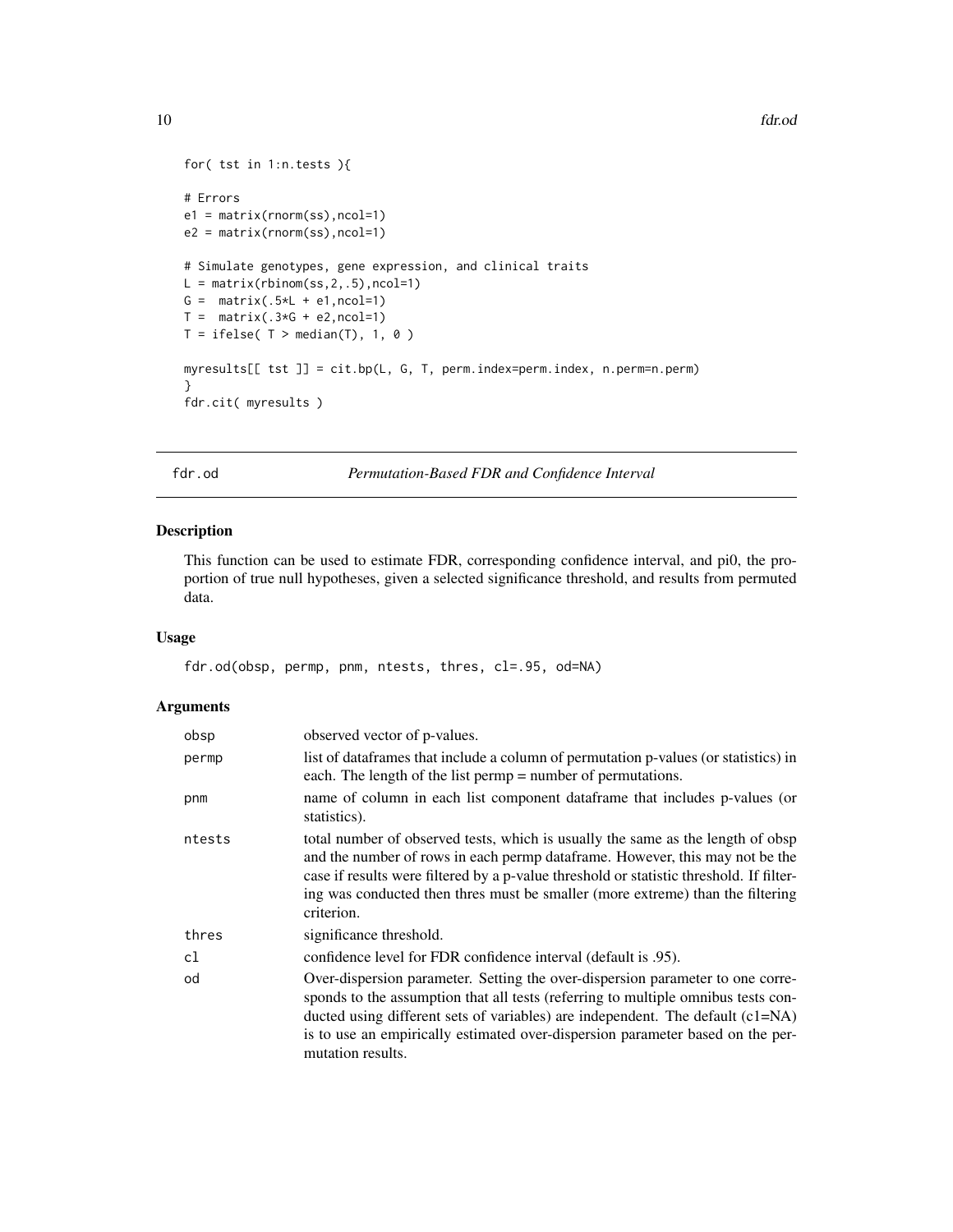#### fdr.od 11

## Details

If a very large number of tests are conducted, it may be useful to filter results, that is, save only results of those tests that meet some relaxed nominal significance threshold. This alleviates the need to record results for tests that are clearly non-significant. Results from fdr\_od() are valid as long as thres < the relaxed nomimal significance threshold for both observed and permuted results. It is not necessary for the input to fdr\_od() to be p-values, however, fdr\_od() is designed for statistics in which smaller values are more extreme than larger values as is the case for p-values. Therefore, if raw statistics are used, then a transformation may be necessary to insure that smaller values are more likely associated with false null hypotheses than larger values.

If there are zero positive tests among any of the permuted results (s.perm  $= 0$ ) at the specified significance threshold (thres), then a conservative approximation is conducted by setting s.perm = 1 for the FDR calculation. This approximation is necessary for the permutation-based FDR to be estimable. This situation can be identified by noting that s.perm  $= 0$  in the output. Increasing the number of permutations conducted may result in positive permutation tests, and thereby overcome the problem. In certain situations, for instance when a large proportion of tests meet the significance threshold, pi0 is estimated to be very small, and thus has a large influence on the FDR estimate. To limit this influence, pi0 is constrained to be .5 or greater, resulting in a more conservative estimate under these conditions.

## Value

A vector which includes:

| <b>FDR</b> | FDR point estimate                                                    |
|------------|-----------------------------------------------------------------------|
| 11         | lower confidence limit                                                |
| ul         | upper confidence limit                                                |
| pi0        | proportion of true null hypotheses                                    |
| od         | overdispersion parameter                                              |
| s.obs      | observed number of positive tests                                     |
| s.perm     | total number of positive tests summed across all permuted result sets |

## Author(s)

Joshua Millstein

## References

Millstein J, Chen GK, Breton CV. 2016. cit: hypothesis testing software for mediation analysis in genomic applications. Bioinformatics. btw135. PMID: 27153715. Millstein J, Volfson D. 2013. Computationally efficient permutation-based confidence interval estimation for tail-area FDR. Frontiers in Genetics | Statistical Genetics and Methodology 4(179):1-11.

```
nrow_=100
ncol_=100
X = as.data.frame(matrix(rnorm(nrow_*ncol_),nrow=nrow_,ncol=ncol_))
```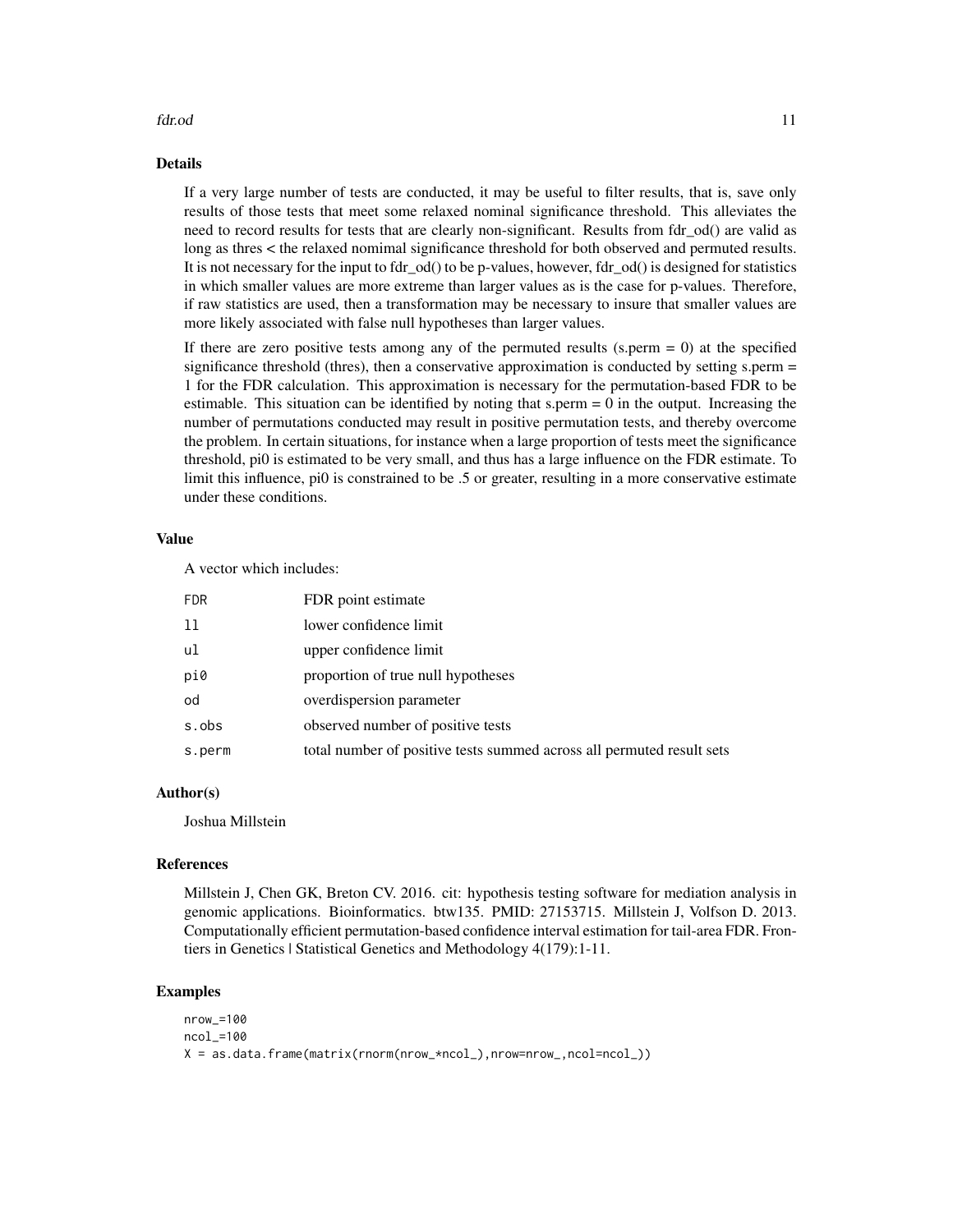```
Y = as.data.frame(matrix(rnorm(nrow_*ncol_),nrow=nrow_,ncol=ncol_))
nperm = 10myanalysis = function(X, Y)ntests = ncol(X)rslts = as.data.frame(matrix(NA,nrow=ntests,ncol=2))
names(rslts) = c("ID","pvalue")
rslts[,"ID"] = 1:ntests
for(i in 1:ntests){
fit = cor.test(X[,i],Y[,i],na.action="na.exclude",
alternative="two.sided",method="pearson")
rslts[i,"pvalue"] = fit$p.value
}
return(rslts)
} # End myanalysis
# Generate observed results
obs = myanalysis(X,Y)
## Generate permuted results
perml = vector('list',nperm)
for(p_ in 1:nperm){
X1 = X[order(runif(ncol_)),]
perm[[p_]] = myanalysis(X1,Y)}
## FDR results
fdr.od(obs$pvalue,perml,"pvalue",ncol_,.05)
```
fdr.q.para *Parametric tail-area FDR Values, q-values*

#### Description

Given a vector of p-values, this function will use a parametric expression for tail-area FDR to assign q-values, minimum tail-area FDR, for each p-value. This function is used by the function fdr.cit to generate q-values for the forth test, LindTgvnG.

#### Usage

fdr.q.para( pvals )

#### Arguments

pvals Vector of p-values.

<span id="page-11-0"></span>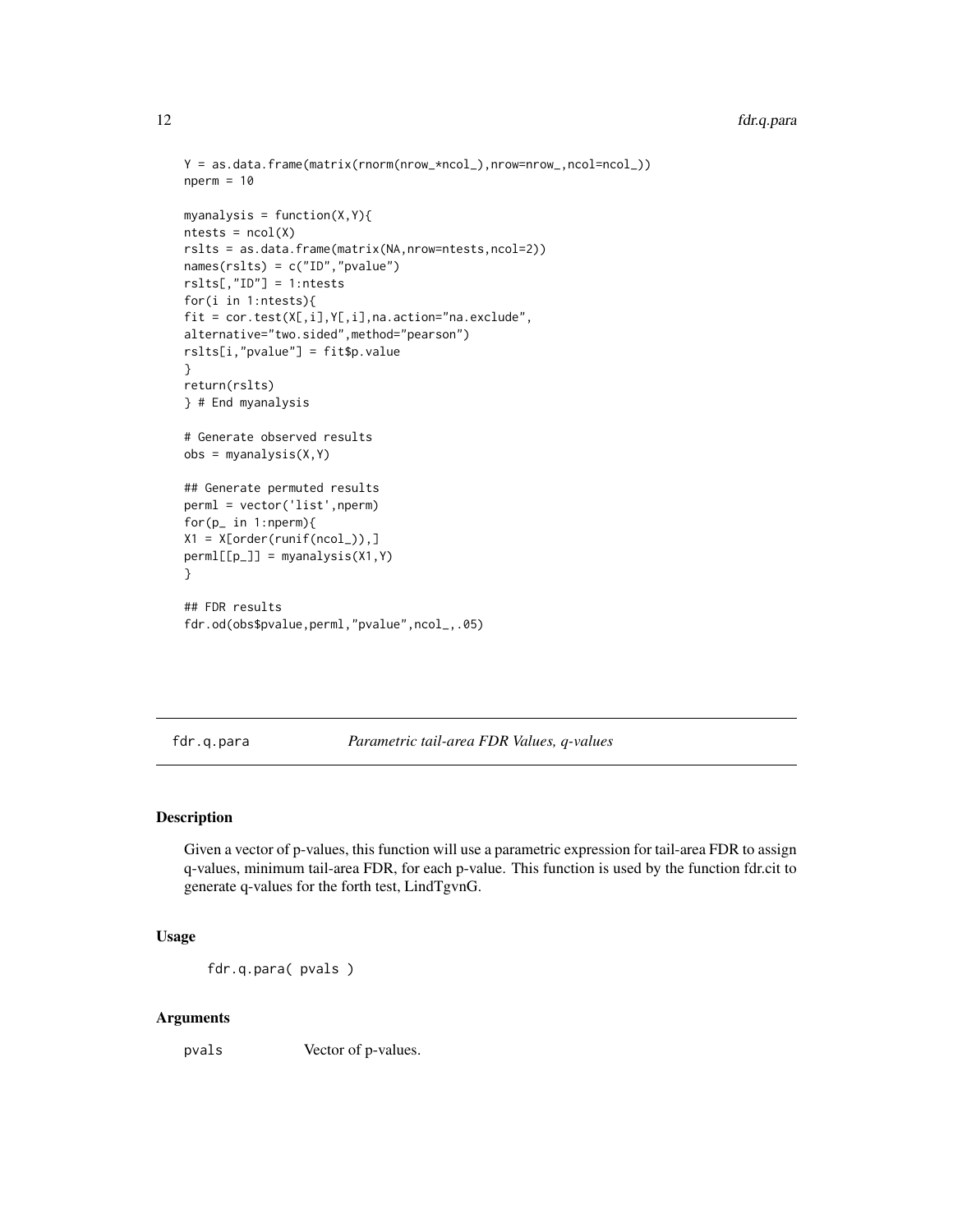#### fdr.q.para 13

## Details

The parametric expression is constructed by setting the average number of positive tests among permuted results to p\*m, where p is the p-value and m is the number of tests, the length of vector pvals. Following Storey and Tibshirani (2003), the q-value is set to the minimum FDR for p-values greater than or equal to the observed p-value.

## Value

A vector of q-values.

## Author(s)

Joshua Millstein

## References

Millstein J, Chen GK, Breton CV. 2016. cit: hypothesis testing software for mediation analysis in genomic applications. Bioinformatics. btw135. Millstein J, Volfson D. 2013. Computationally efficient permutation-based confidence interval estimation for tail-area FDR. Frontiers in Genetics | Statistical Genetics and Methodology 4(179):1-11. Storey DJ, Tibshirani R. 2003. Statistical significance for genomewide studies. PNAS 100(16):9440-9445.

```
# Sample Size
ss = 100n.tests = 20
mypvals = rep(NA, n.tests)
for( tst in 1:n.tests ){
# Errors
e1 = matrix(rnorm(ss),ncol=1)
e2 = matrix(rnorm(ss),ncol=1)
# Simulate genotypes, gene expression, and clinical traits
L = matrix(rbinom(s, 2, .5), ncol=1)G = matrix(.5*L + e1, ncol=1)T = matrix(.3*G + e2, ncol=1)T = ifelse( T > median(T), 1, 0)mypvals[ tst ] = cit.bp(L, G, T)$p_cit
}
fdr.q.para( mypvals )
```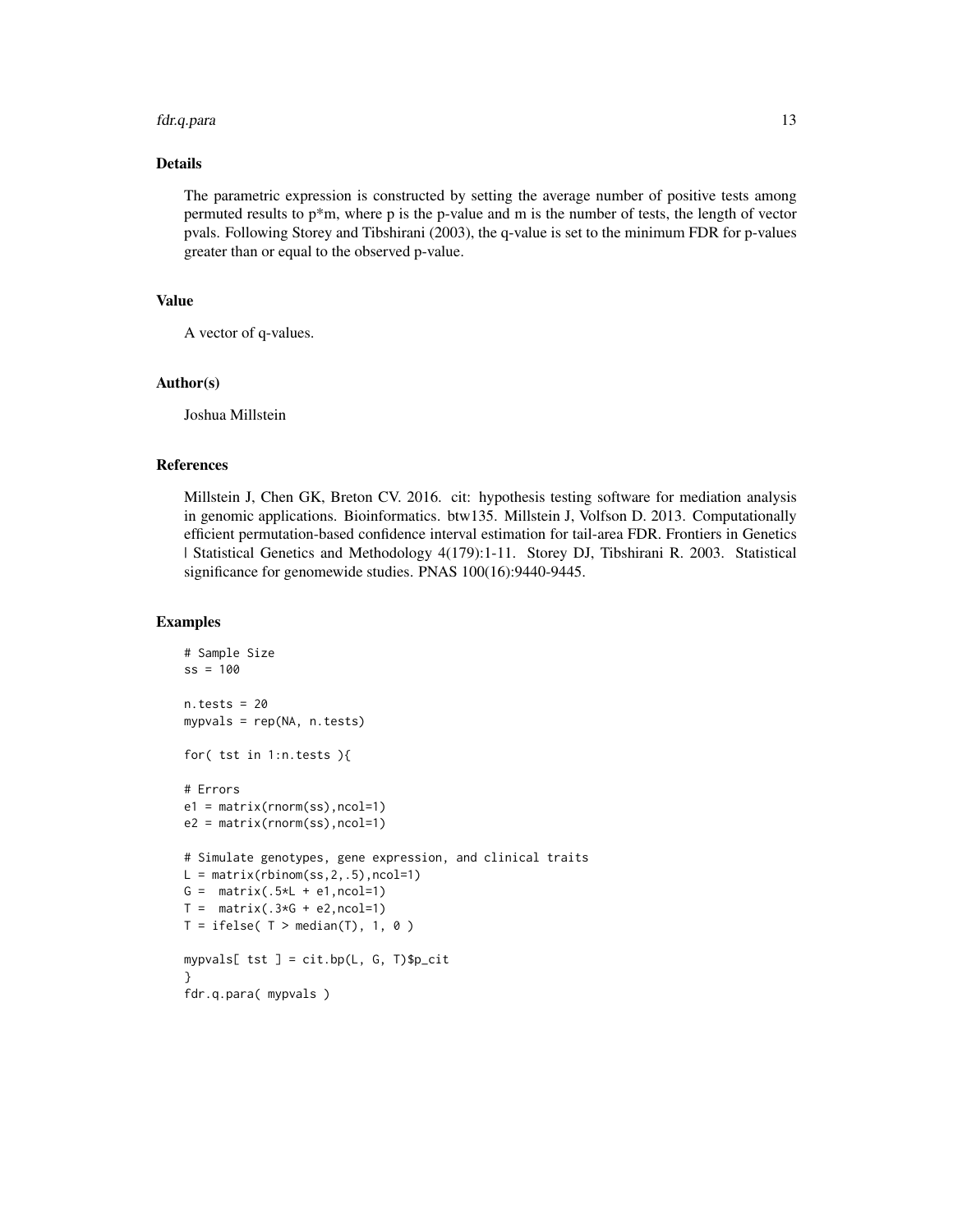## Description

Given a vector of p-values, this function uses fdr.od() to compute tail-area FDR to assign q-values, minimum tail-area FDR, for each p-value. This function is used by the function fdr.cit to generate q-values for the three component tests, TassocL, TassocGgvnL, and GassocLgvnT.

## Usage

fdr.q.perm( obs.p, perml, pname, ntests, cl=.95, od=NA )

## Arguments

| observed vector of p-values.                                                                                                                                                                                                                                                                                                                                   |
|----------------------------------------------------------------------------------------------------------------------------------------------------------------------------------------------------------------------------------------------------------------------------------------------------------------------------------------------------------------|
| list of data frames that include a column of permutation p-values (or statistics) in<br>each. The length of the list permp = number of permutations.                                                                                                                                                                                                           |
| name of column in each list component dataframe that includes p-values (or<br>statistics).                                                                                                                                                                                                                                                                     |
| total number of observed tests, which is usually the same as the length of obsp<br>and the number of rows in each permp dataframe. However, this may not be the<br>case if results were filtered by a p-value threshold or statistic threshold. If filter-<br>ing was conducted then thres must be smaller (more extreme) than the filtering<br>criterion.     |
| confidence level for FDR confidence interval (default is .95).                                                                                                                                                                                                                                                                                                 |
| Over-dispersion parameter. Setting the over-dispersion parameter to one corre-<br>sponds to the assumption that all tests (referring to multiple omnibus tests con-<br>ducted using different sets of variables) are independent. The default $(c1=NA)$<br>is to use an empirically estimated over-dispersion parameter based on the per-<br>mutation results. |
|                                                                                                                                                                                                                                                                                                                                                                |

## Details

Following Storey and Tibshirani (2003), the q-value is set to the minimum FDR for p-values greater than or equal to the observed p-value.

## Value

A vector of q-values.

#### Author(s)

Joshua Millstein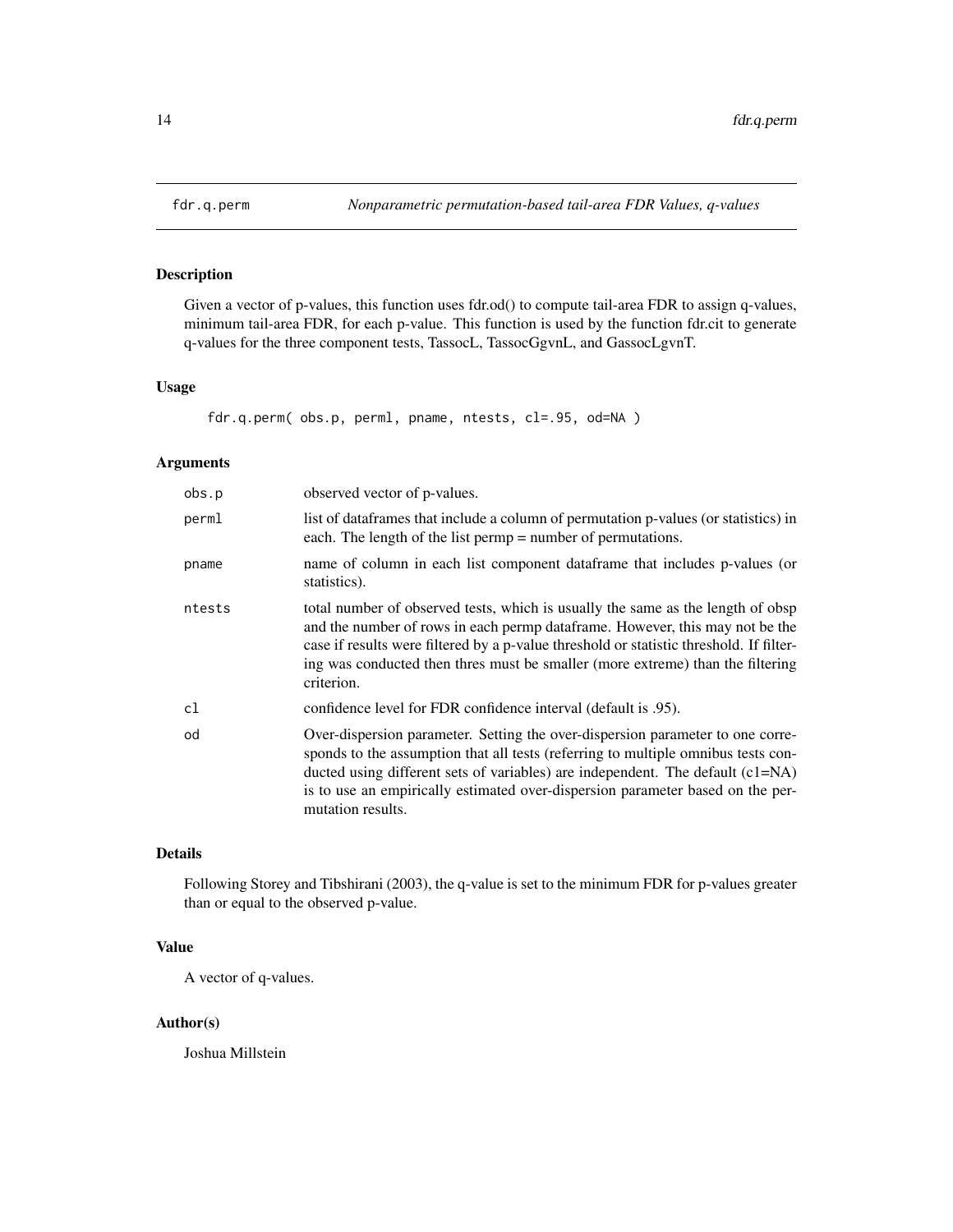#### <span id="page-14-0"></span>References

Millstein J, Chen GK, Breton CV. 2016. cit: hypothesis testing software for mediation analysis in genomic applications. Bioinformatics. btw135. Millstein J, Volfson D. 2013. Computationally efficient permutation-based confidence interval estimation for tail-area FDR. Frontiers in Genetics | Statistical Genetics and Methodology 4(179):1-11. Storey DJ, Tibshirani R. 2003. Statistical significance for genomewide studies. PNAS 100(16):9440-9445.

## Examples

```
rowno=100
colno=100
X = as.data.frame(matrix(rnorm(rowno*colno),nrow=rowno,ncol=colno))
Y = as.data.frame(matrix(rnorm(rowno*colno),nrow=rowno,ncol=colno))
nperm = 10myanalysis = function(X, Y)ntests = ncol(X)rslts = as.data.frame(matrix(NA,nrow=ntests,ncol=2))
names(rslts) = c("ID","pvalue")
rslts[,"ID"] = 1:ntests
for(i in 1:ntests){
fit = cor.test(X[,i],Y[,i],na.action="na.exclude",
alternative="two.sided",method="pearson")
rslts[i,"pvalue"] = fit$p.value
}
return(rslts)
} # End myanalysis
# Generate observed results
obs = myanalysis(X, Y)## Generate permuted results
perml = vector('list',nperm)
for(perm in 1:nperm){
X1 = X[order(runif(colno)),]
perml[[perm]] = myanalysis(X1,Y)
}
## FDR results
fdr.q.perm(obs$pvalue,perml,"pvalue",colno)
```
iuq *Intersection/Union Q-Value*

#### Description

Tail-area false discovery rates (FDRs) or 'q-values' are combined across multiple component tests to estimate a single q-value that represents the intersection of alternative hypotheses or the union of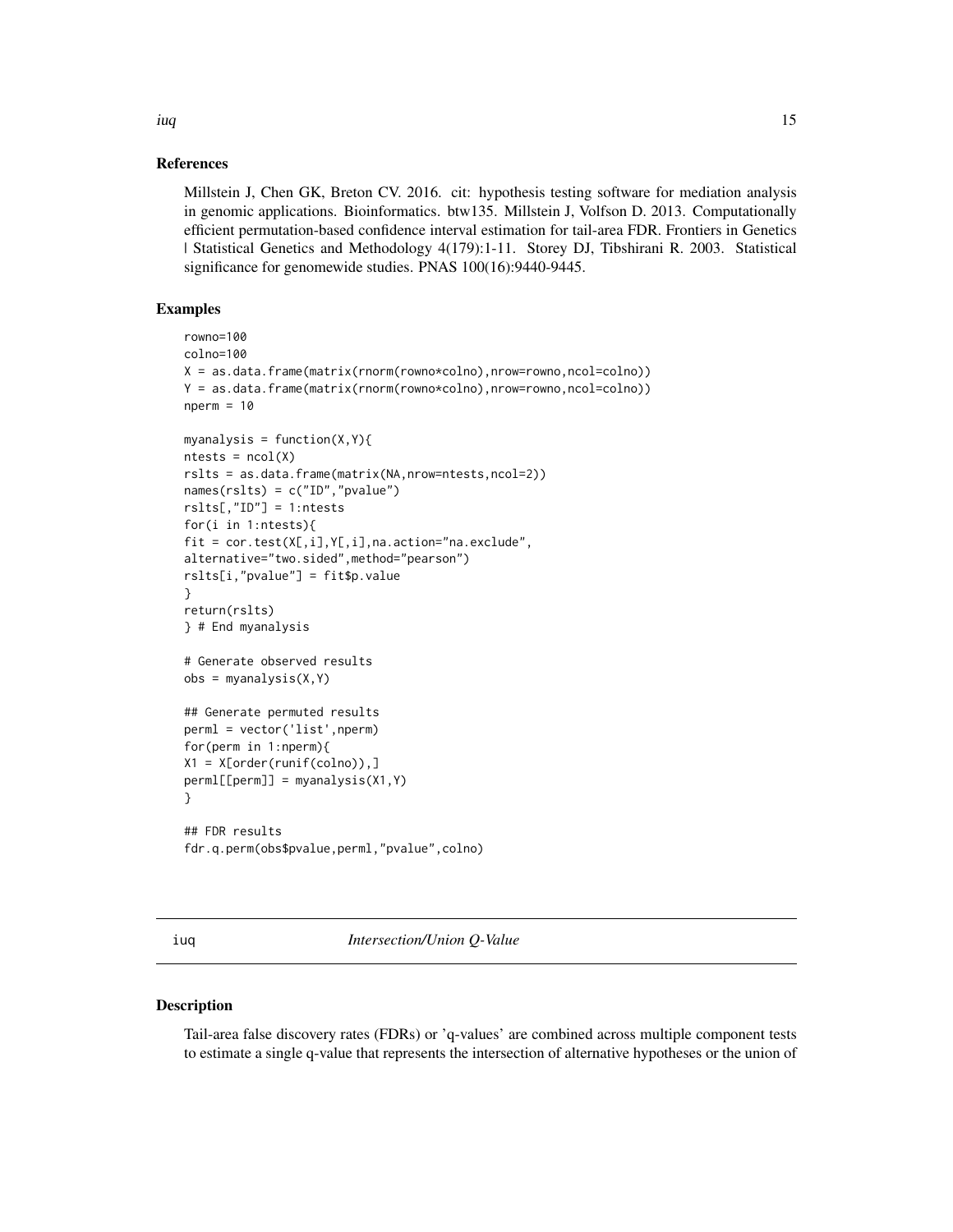<span id="page-15-0"></span>null hypotheses. In other words, this is an estimate of the rate at which tests called 'significant' at the specified omnibus q-value include at least one component condition that is called 'significant' due to chance alone.

#### Usage

iuq( qvec )

## Arguments

qvec vector of q-values, each corresponding to a component test.

#### Details

The omnibus q-value is greater than or equal to the maximum of the component q-values.

## Value

A single value that represents the rate at which tests called 'significant' at the specified omnibus q-value include at least one component condition that is called 'significant' due to chance alone.

#### Author(s)

Joshua Millstein

#### References

Millstein J, Chen GK, Breton CV. 2016. cit: hypothesis testing software for mediation analysis in genomic applications. Bioinformatics. btw135. PMID: 27153715.

## Examples

```
# component q-values
qvec = c(.1, .04, .02, .11)# omnibus q-value
iuq( qvec )
```
linreg *F Test for Linear Model*

## Description

This function is used by cit.cp to compute F test given a continuous outcome and full vs reduced sets of covariates

#### Usage

```
linreg( nms.full, nms.redu=NULL, nm.y, mydat )
```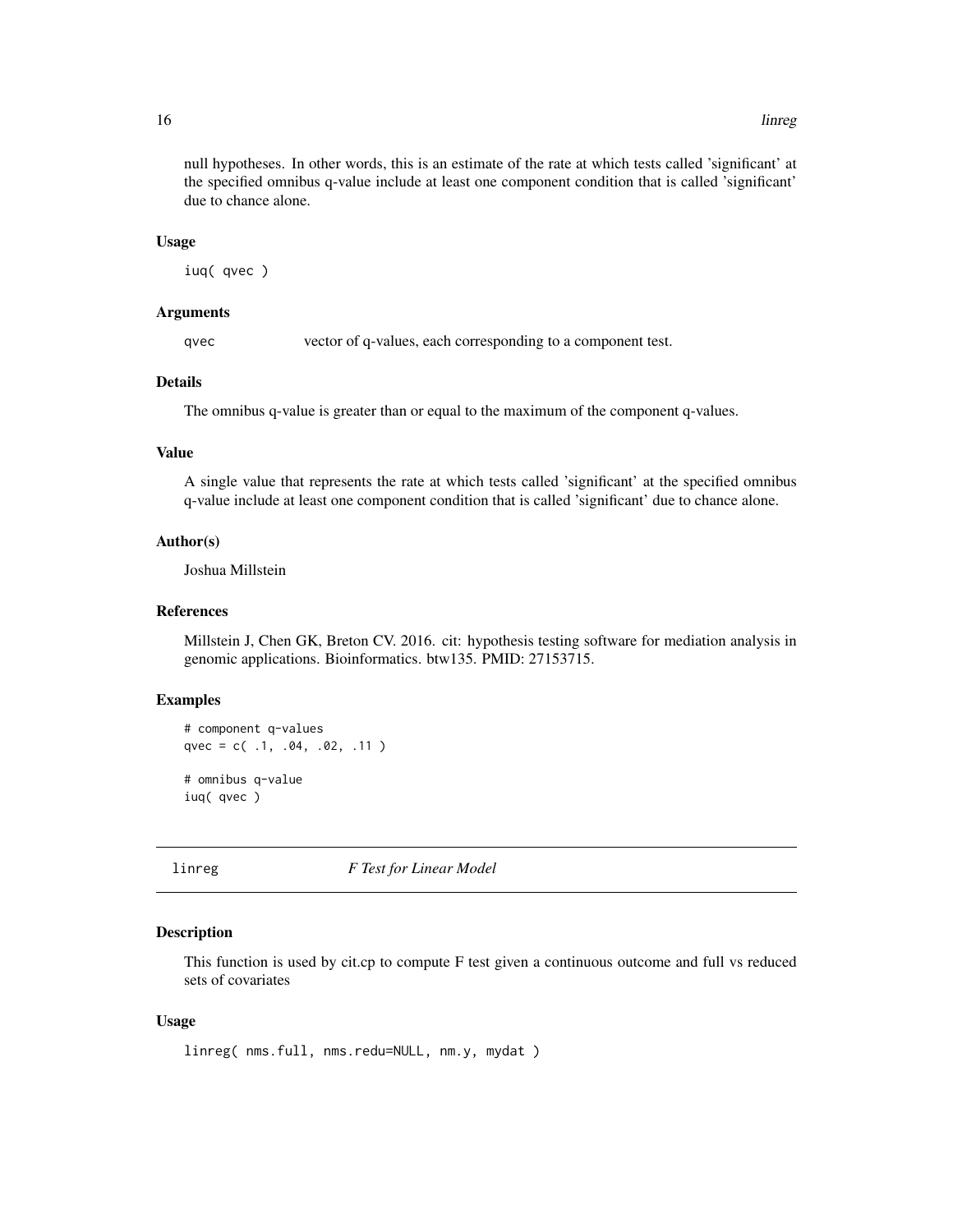#### linreg the contract of the contract of the contract of the contract of the contract of the contract of the contract of the contract of the contract of the contract of the contract of the contract of the contract of the con

## Arguments

| nms.full | vector of variable names for all covariates included in the full model.                                                                                     |
|----------|-------------------------------------------------------------------------------------------------------------------------------------------------------------|
| nms.redu | vector of variable names for all covariates included in the reduced model. If<br>nms.redu is NULL then the reduced model is fitted with the intercept only. |
| nm.y     | character string, which is the name of the outcome variable.                                                                                                |
| mydat    | the dataframe that includes all variables with each variable in a column.                                                                                   |

## Details

An F test is conducted using the glm function by comparing the full and reduced models. This function is called by cit.cp.

## Value

A single p-value is returned.

## Author(s)

Joshua Millstein

## References

Millstein J, Zhang B, Zhu J, Schadt EE. 2009. Disentangling molecular relationships with a causal inference test. BMC Genetics, 10:23.

```
ss = 500
cols = 6nm.y = "y"nms.full = paste( "x", 1:(cols-1), sep="" )
nms.redu = paste( "x", 1:2, sep="" )
mydat = as.data.frame( matrix( rnorm( ss*cols ), ncol=cols ) )
names(mydat) = c(m, y, nms-full)linreg(nms.full, nms.redu, nm.y, mydat)
```